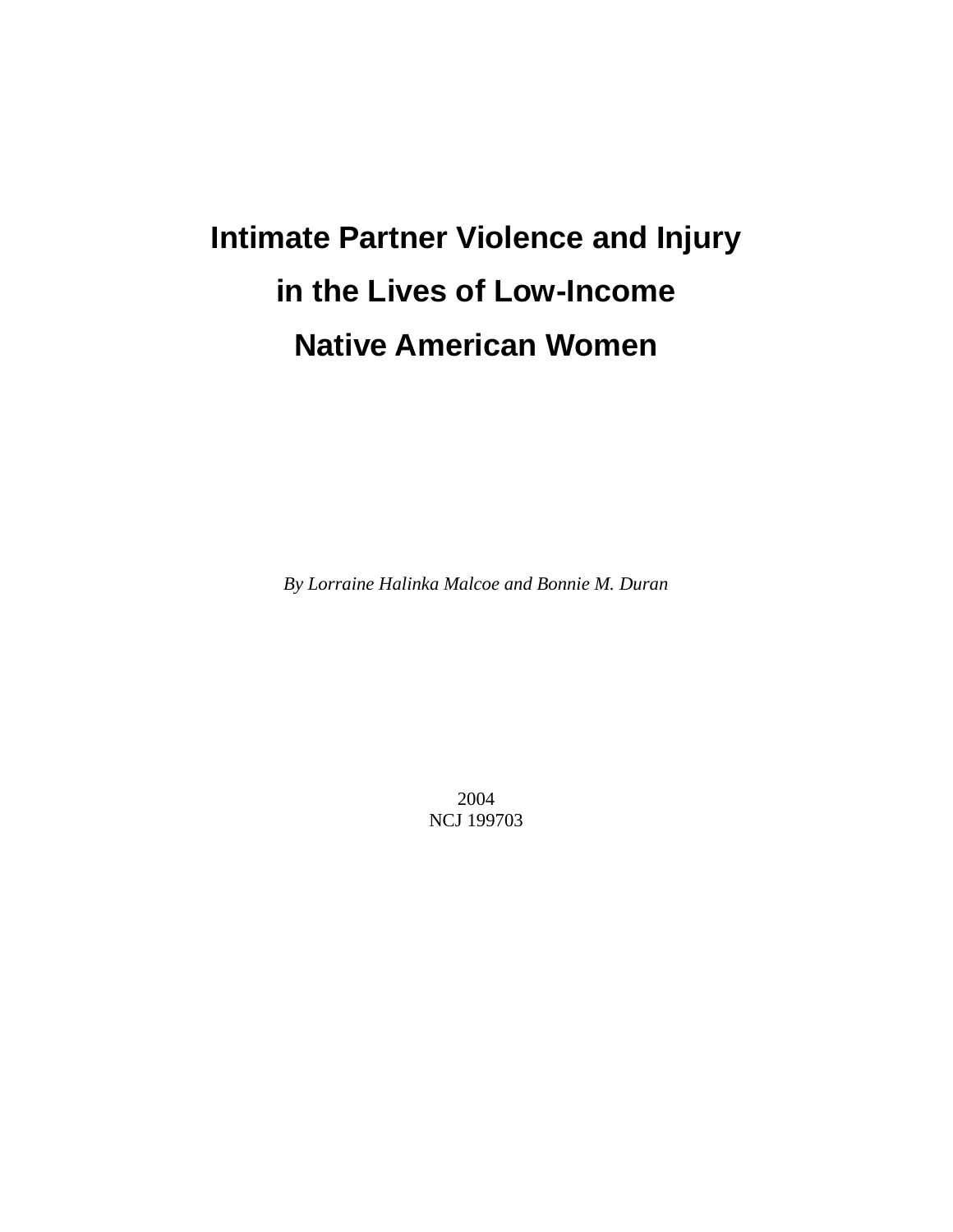Lorraine Halinka Malcoe, Ph.D., M.P.H., is Assistant Professor and Coordinator, Epidemiology Concentration, in the Masters in Public Health Program, Department of Family and Community Medicine, University of New Mexico Health Sciences Center, Albuquerque, New Mexico; Bonnie M. Duran, D.P.H, is an Associate Professor in the Masters in Public Health Program, Department of Family and Community Medicine, University of New Mexico Health Sciences Center, Albuquerque, New Mexico. $<sup>1</sup>$ </sup>

This chapter was made possible by grant 5R03 DA/AA11154 from the National Institute on Drug Abuse (NIDA), National Institutes of Health (NIH), as part of the Interagency Consortium on Violence Against Women and Violence Within the Family. The Consortium included the National Institute of Justice, Office of Justice Programs, U.S. Department of Justice. Findings and conclusions of the research reported here are those of the authors and do not represent the official position or policies of NIDA, NIH, or the U.S. Department of Justice.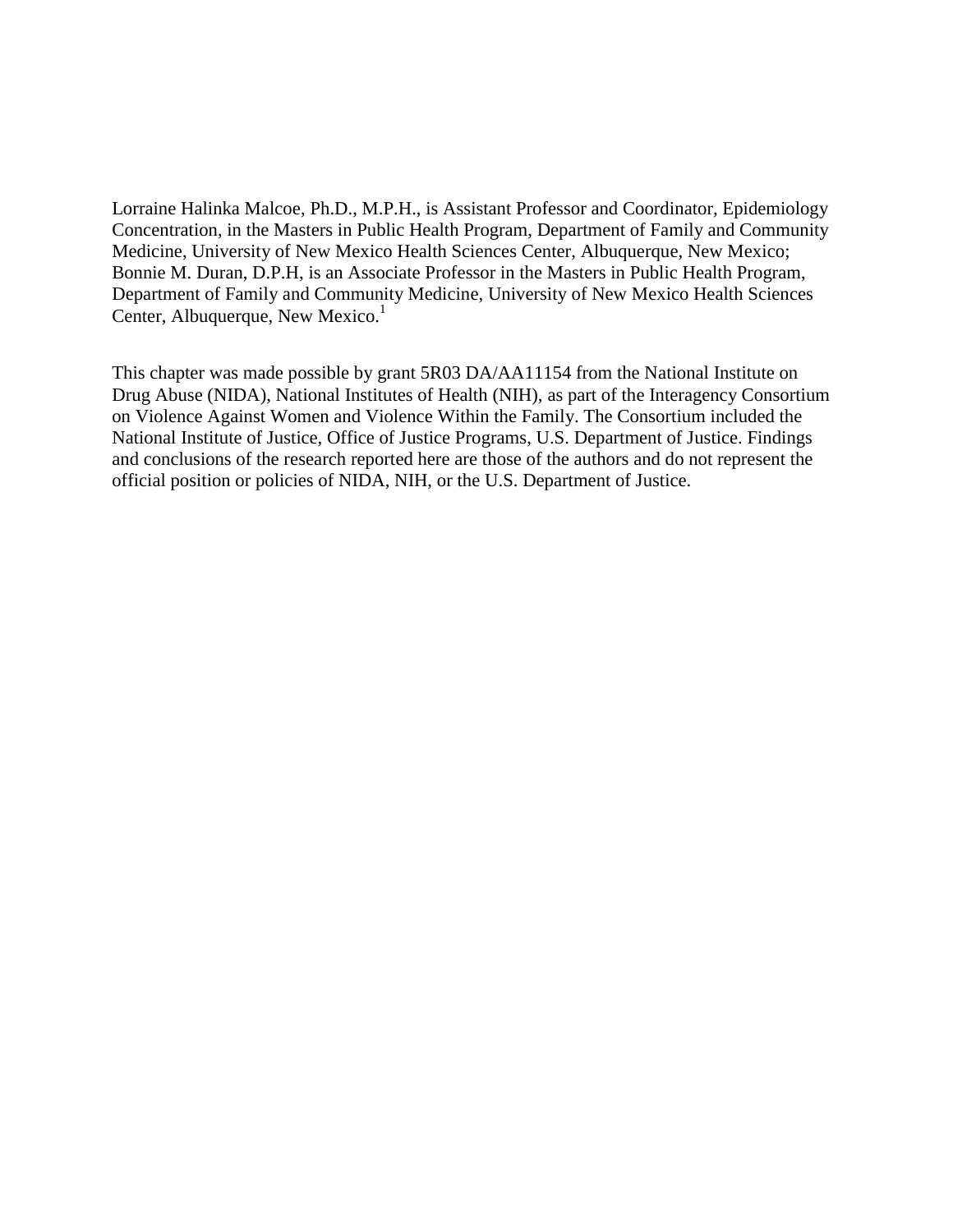Since the mid-1970s, an increasing number of national, community, and clinic-based studies have investigated the prevalence of intimate partner violence against women in the United States. However, few studies have focused on violence against Native American women (Chester et al., 1994; National Research Council, 1996). The lack of prevalence data specific to Native women is particularly problematic because current levels of violence in Native American communities may be largely a consequence of colonial and U.S. governmental policies. Native peoples in the United States have been subjected to a long history of colonization, resulting in massive loss of lands and resources, and in severe disruption of traditional gender roles and family structures (Brave Heart and DeBruyn, 1998; Duran and Duran, 1995; LaRocque, 1994, pp. 72–89; McEachern, Van Winkle, and Steiner, 1998). Although documentation is insufficient to gauge the exact extent of violence against women in precolonial Native societies, most scholars argue that colonization greatly exacerbated the problem (Allen, 1986; Brave Heart and DeBruyn, 1998; LaRocque, 1994, p. 75; McEachern, Van Winkle, and Steiner, 1998).

Furthermore, there are more than 500 recognized tribal entities in the United States, with distinct customs, languages, and traditions (Chester et al., 1994; Norton and Manson, 1997). Without historically and culturally specific data on intimate partner violence against the 1.5 million Native women ages 15 and older in the United States (U.S. Census Bureau, 2001), it is not possible for tribes, Native American urban organizations, practitioners, and researchers to design effective prevention or intervention programs to address their needs.

The authors conducted an extensive search of several databases and found seven published studies that report prevalence data on intimate partner violence against Native women in the United States (Bachman, 1992, pp. 89–108; Bohn, 1993; Fairchild, Fairchild, and Stoner, 1998; Hamby and Skupien, 1998; Norton and Manson, 1995; Robin, Chester, and Rasmussen, 1998; Tjaden and Thoennes, 2000). However, three of these studies had very small samples (fewer than 100 women). Still, the available data suggest that rates of intimate partner violence against Native American women are substantially higher than the national average.

Recent national telephone survey data indicate that 22.1 percent of U.S. women are physically assaulted and 7.7 percent are sexually assaulted by an intimate partner in their lifetime (Tjaden and Thoennes, 2000). The few larger studies of lifetime intimate partner violence against Native American women suggest even higher rates. Hamby and Skupien (1998) conducted in-person interviews with 117 women living on the San Carlos Apache reservation and found that in their current relationship, 75.2 percent had experienced physical partner violence and 61.5 percent had been injured by their partner. In addition, a recent study of 341 women who visited health clinics located on the Navajo reservation found that 41.9 percent had been physically assaulted and 12.1 percent had been sexually assaulted by a partner in their lifetime (Fairchild, Fairchild, and Stoner, 1998). Tjaden and Thoennes (2000) also found higher lifetime physical (30.7 percent) and sexual (15.9 percent) intimate partner violence among the 88 Native American women in their national sample.

Together, these three studies suggest that lifetime rates of physical and sexual intimate partner violence are higher among *some* Native women than the national average and that wide variations exist in lifetime rates of physical partner violence among Native women. However, a number of methodological issues should be considered before formulating solid conclusions.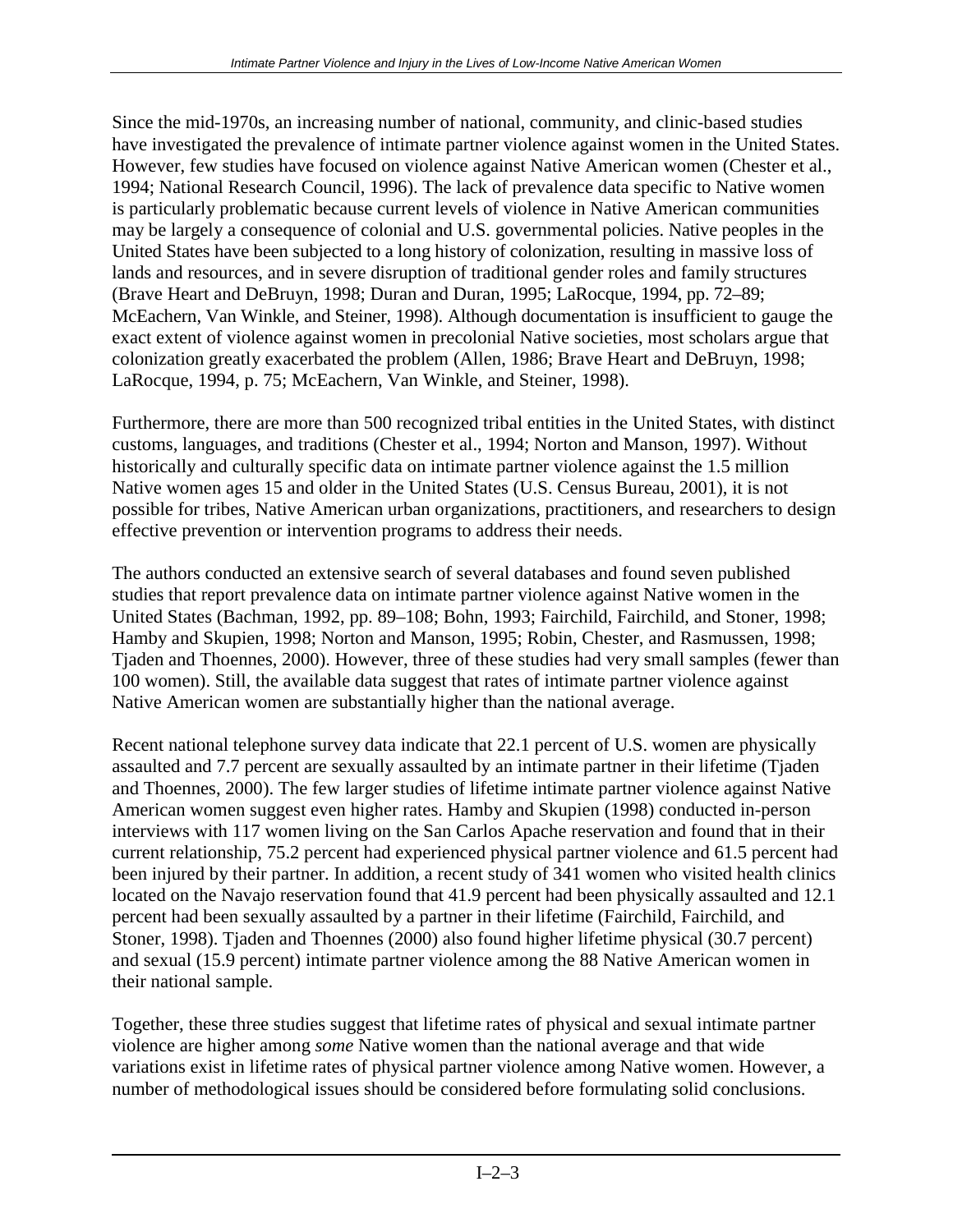First, although the three studies all used intimate partner violence measures based on the Conflict Tactics Scales (CTS) (Straus et al., 1996; Straus, 1990), the lifetime measures were not comparable across the studies. For example, Tjaden and Thoennes (2000) used a five-item measure of sexual partner violence that included attempted or completed forced vaginal, oral, or anal sex; whereas, it is unlikely that Fairchild, Fairchild, and Stoner (1998) used such a comprehensive measure (no information on the sexual partner violence measure was provided). Likewise, Hamby and Skupien (1998) measured physical intimate partner violence within a single relationship, but Tjaden and Thoennes (2000) and Fairchild, Fairchild, and Stoner (1998) measured lifetime physical partner violence across all intimate relationships. In addition, Hamby and Skupien's (1998) study was the only one to report intimate partner injury rates.

Second, the studies differed in sampling and survey administration methods. Tjaden and Thoennes (2000) used a telephone survey with random-digit dialing to select participants. Fairchild, Fairchild, and Stoner (1998) used in-person interviews conducted among medical clinic populations. Hamby and Skupien (1998) used in-person interviews, but recruited volunteers through several public-advertising venues.

Third, the sampling frames for the three studies were different. Tjaden and Thoennes sought a nationally representative sample but in effect excluded many Native Americans living on reservations or in rural areas who did not have telephones. The other two studies were each conducted among a specific tribe. In addition to differences in tribal affiliation, the three studies included populations of varying ages and socioeconomic circumstances. For example, the San Carlos Apache study (Hamby and Skupien, 1998) included mostly younger women who had very low incomes, whereas the Navajo study (Fairchild, Fairchild, and Stoner, 1998) included more older women who had somewhat higher incomes. Thus, none of these studies should be viewed as representative of all Native American women in the United States.

Many more studies are needed that investigate the extent and nature of intimate partner violence among diverse samples of Native American women in the United States. The authors' study was designed to address this need and, specifically, to determine lifetime and 1-year prevalence rates of various types of partner-perpetrated violence and injury in a sample of Native women from western Oklahoma. This paper will describe the lifetime prevalence findings.

# **Methods**

# **Study Design and Population**

The study was conducted in two phases. In phase one, semistructured, indepth qualitative interviews were conducted with 37 Native American women. Women who had experienced physical or sexual intimate partner violence were compared with those who had no history of such violence. The primary purpose of the qualitative study was to generate culturally, historically, and socially specific hypotheses regarding risk and protective factors for intimate partner violence against Native American women. A secondary purpose was to examine the words Native women used to describe their victimization experiences to determine which commonly used quantitative instrument(s) would best assess partner violence against Native women, as well as how these instruments should be modified for this population.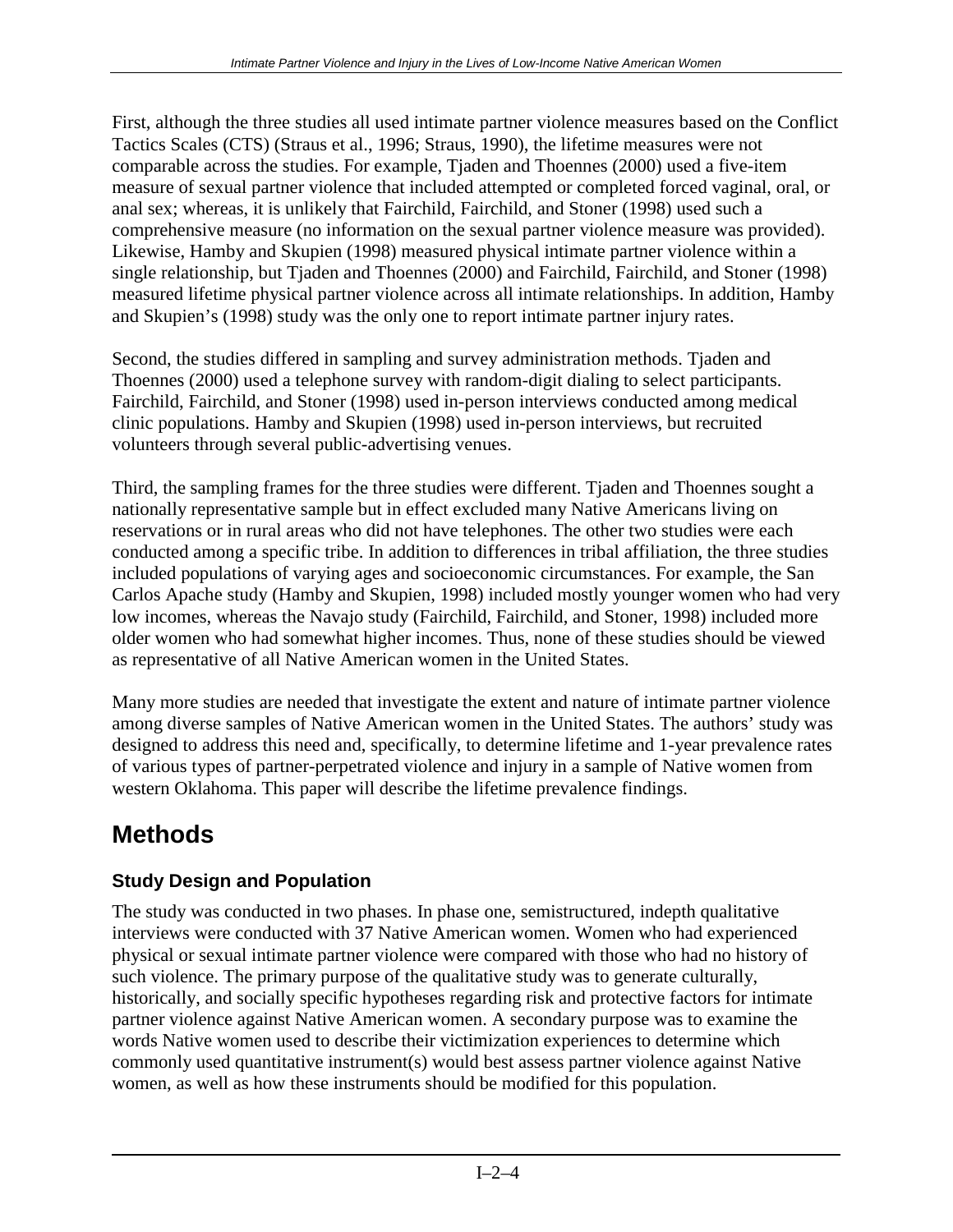In phase two, a cross-sectional survey was conducted with 431 Native American women to assess lifetime and past-year prevalence of intimate partner violence and related injury and to test etiologic hypotheses generated in phase one. A large sample was sought that would be reasonably representative of Native women of childbearing age in western Oklahoma. Several obstacles to obtaining such a representative sample existed. Because the State has no reservations, Native Americans in western Oklahoma live in numerous small towns and rural areas spanning a wide geographic area, making a household-based survey too costly. In addition, because many rural households in Oklahoma do not have telephones, a population-based telephone survey would not have been representative of the target population. After discussion with tribal and community representatives, two sample sources were selected. First, participants were recruited from tribally operated WIC clinics in western Oklahoma. The WIC clinics serve low-income (less than 185 percent of the Federal poverty level) women who are pregnant, lactating, or up to 6 months postpartum, and infants and children less than 5 years of age. Eligible participants consisted of all Native American women and teens who visited the clinics during a 6-month period in 1999 to pick up vouchers for themselves and/or their children. Second, a convenience sample of Native women ages 18 through 45 was recruited from fliers describing the *Native Women's Health Survey,* which were placed in tribal facilities and at a local vocational school.

### **Data Collection**

The study protocol was approved by the pertinent tribal leaders and by the Institutional Review Board of the University of Oklahoma Health Sciences Center. In-person interviews, lasting 40 to 70 minutes, were conducted in private office settings by one of two Native American women interviewers who obtained written informed consent from each participant before the interviews. Women were paid \$15 cash for their participation and were offered information on available local counseling and family services. A total of 431 interviews were completed, but because 9 surveys had missing information on lifetime intimate partner violence, the final sample size for analyses is 422 women (see exhibit 1). The final sample consisted of 245 WIC clients, who represented 79.3 percent of all WIC-eligible women, and 177 other volunteers, who represented 79.7 percent of eligible non-WIC women who inquired about the survey.

### **Measures of Lifetime Intimate Partner Violence**

The survey asked separately about lifetime and past-year intimate partner violence. The standard CTS introduction was not used. Instead, for lifetime intimate partner violence, women were asked to think about―

*all* of the intimate or romantic relationships you've had with men in your lifetime, including when you were a teenager. This includes past husbands, boyfriends, or men or boys you've dated, as well as your (current partner). I'm going to read through some items and I'd like you to tell me, yes or no, if you *ever* had a boyfriend, husband, or date (including your current partner) do any of these things to you, even if it only happened one time.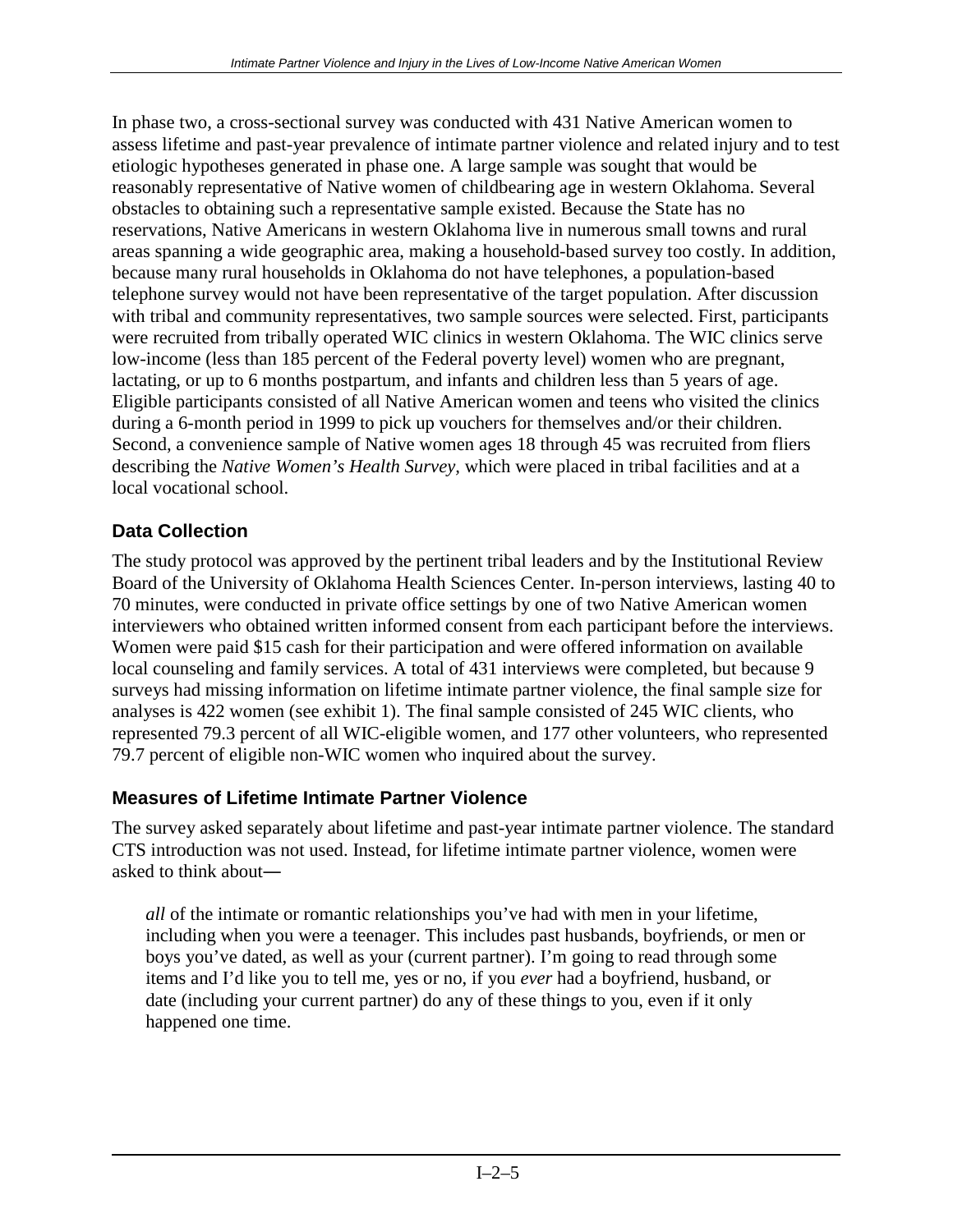Lifetime intimate partner violence was measured using modified 16-item revised Conflict Tactics Scales (CTS2) (Straus et al., 1996). The scales assessed minor and severe physical and sexual intimate partner violence in which severity was defined in accordance with Straus et al., (1996). With the exception of small wording changes and the addition of one item (being dragged or thrown across the room), the physical assault scale items were similar to the CTS2 items. However, the seven-item CTS2 sexual coercion scale was reduced to a three-item scale because the latter was judged to be more culturally appropriate. Individual scale items are listed in exhibit 2.

Women who reported lifetime intimate partner violence (see exhibits 2 and 3) were asked to view a card listing 13 different types of injuries and to indicate all of the injuries they had received in their lifetime from fights with a partner. The severity of injury types was determined in consultation with emergency room and trauma physicians and was based on the likelihood of requiring medical assessment and treatment and on the probable amount of resulting morbidity. Specific injury items and their assigned severity are listed in exhibit 4. Women who reported lifetime injuries were also asked how many different times they had been injured by a partner in their lifetime.

### **Sample Characteristics**

Socioeconomic and demographic information was collected for individuals and the household. Each woman was asked about her relationship status, tribal enrollment, educational attainment, past-year employment status, and age. Household data included receipt of various types of public assistance in the past 12 months, monthly family income, and number of adults and children supported by this income. Household income data were used to compute the ratio of the family's income to the 1999 Federal poverty level. Women also reported on whether they currently had a working telephone in their home.

# **Statistical Analyses**

Survey data were entered into an EpiInfo Version 6.04C database and validated to minimize errors. Except where noted, Statistical Analysis Software® (SAS) Version 8.01 was used for analyses. Lifetime prevalence and associated 95-percent confidence intervals (*CI*s) were computed for intimate partner violence and intimate partner injury by type and severity. The chisquare statistic was used to test for associations between categorical variables, the Mantel-Haenszel chi-square statistic to test for linear associations among ordinal variables, and the nonparametric Wilcoxon Sum Rank Test to assess associations between continuous variables and intimate partner violence. Confounding was assessed by comparing unadjusted and adjusted estimates using logistic regression modeling techniques.

# **Findings**

Socioeconomic and demographic sample characteristics are presented in exhibit 1. More than half (58.3 percent) of study participants were clients of the Women, Infants, and Children (WIC) Program and the remaining 41.7 percent comprised the convenience sample (see Methods). Participants ranged in age from 14 to 45 years ( $O = 28.8$ ). WIC participants were significantly younger ( $O = 26.2$ ) than other study participants ( $O = 32.5$ ) ( $p < 0.001$ ). At the time of the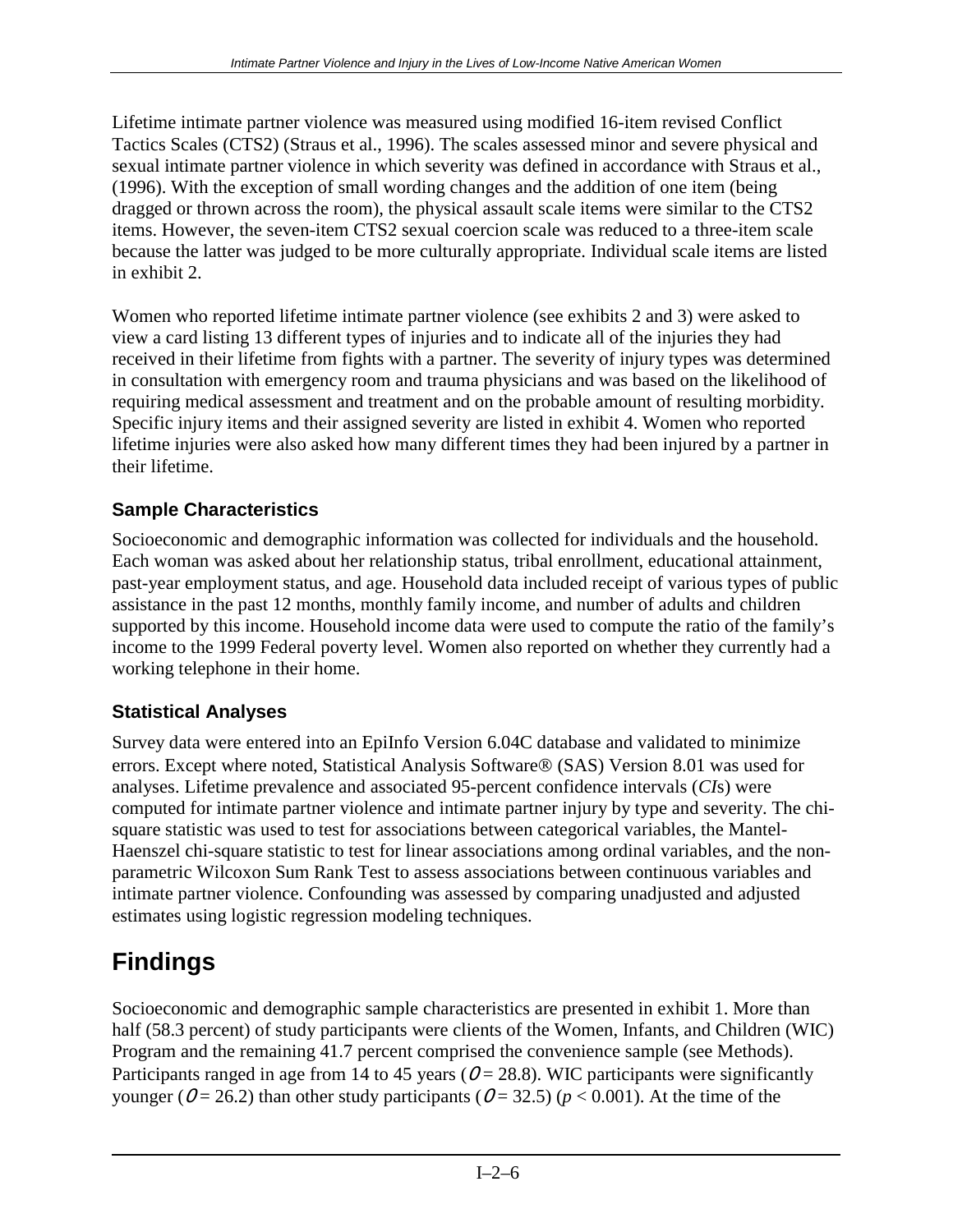| <b>Exhibit 1. Socioeconomic and Demographic Characteristics of Native American Women</b> |
|------------------------------------------------------------------------------------------|
| Study Participants ( $n = 422$ ), Oklahoma, 1999                                         |

| <b>Characteristic</b>                        | Value      |
|----------------------------------------------|------------|
| Sample Source, Percentage                    |            |
| <b>WIC clinics</b>                           | 58.3       |
| Tribal facilities/other                      | 41.7       |
| Age, y, Median (range)                       | 28 (14-45) |
| Relationship Status, Percentage              |            |
| Married                                      | 27.6       |
| Common law                                   | 31.0       |
| Separated/divorced                           | 11.9       |
| Single                                       | 29.5       |
| <b>Enrolled Tribal Member, Percentage</b>    | 99.3       |
| Education, Percentage                        |            |
| < High school graduate                       | 23.5       |
| High school graduate/GED                     | 51.7       |
| Some college courses                         | 18.7       |
| Associate/bachelor's degree                  | 6.2        |
| <b>Employment Status, Percentage</b>         |            |
| Employed full time                           | 27.3       |
| Employed part time                           | 12.3       |
| Employed intermittently                      | 18.7       |
| Unemployed                                   | 41.7       |
| Federal Poverty Level, Percentage            |            |
| # 50%                                        | 12.9       |
| 51-100%                                      | 41.0       |
| 101-185%                                     | 40.1       |
| >185%                                        | 6.1        |
| Public Assistance in Past 12 Months          |            |
| Food stamps, %                               | 48.9       |
| TAN $F^a$ , %                                | 18.3       |
| Tribal housing assistance, %                 | 38.5       |
| No Functioning Telephone in Home, Percentage | 41.9       |

<sup>a</sup>Temporary Assistance to Needy Families.

interview, 58.6 percent of women were married or in common-law relationships and 11.9 percent were separated or divorced. The vast majority (85.6 percent) of women had a relationship with a man in the previous year. All but 3 women were enrolled members of 1 of 36 tribes, and most (89 percent) were members of 1 of 8 tribes located in western or southwestern Oklahoma. Although all of the women were Native American, 32.5 percent of those in current relationships had non-Native partners.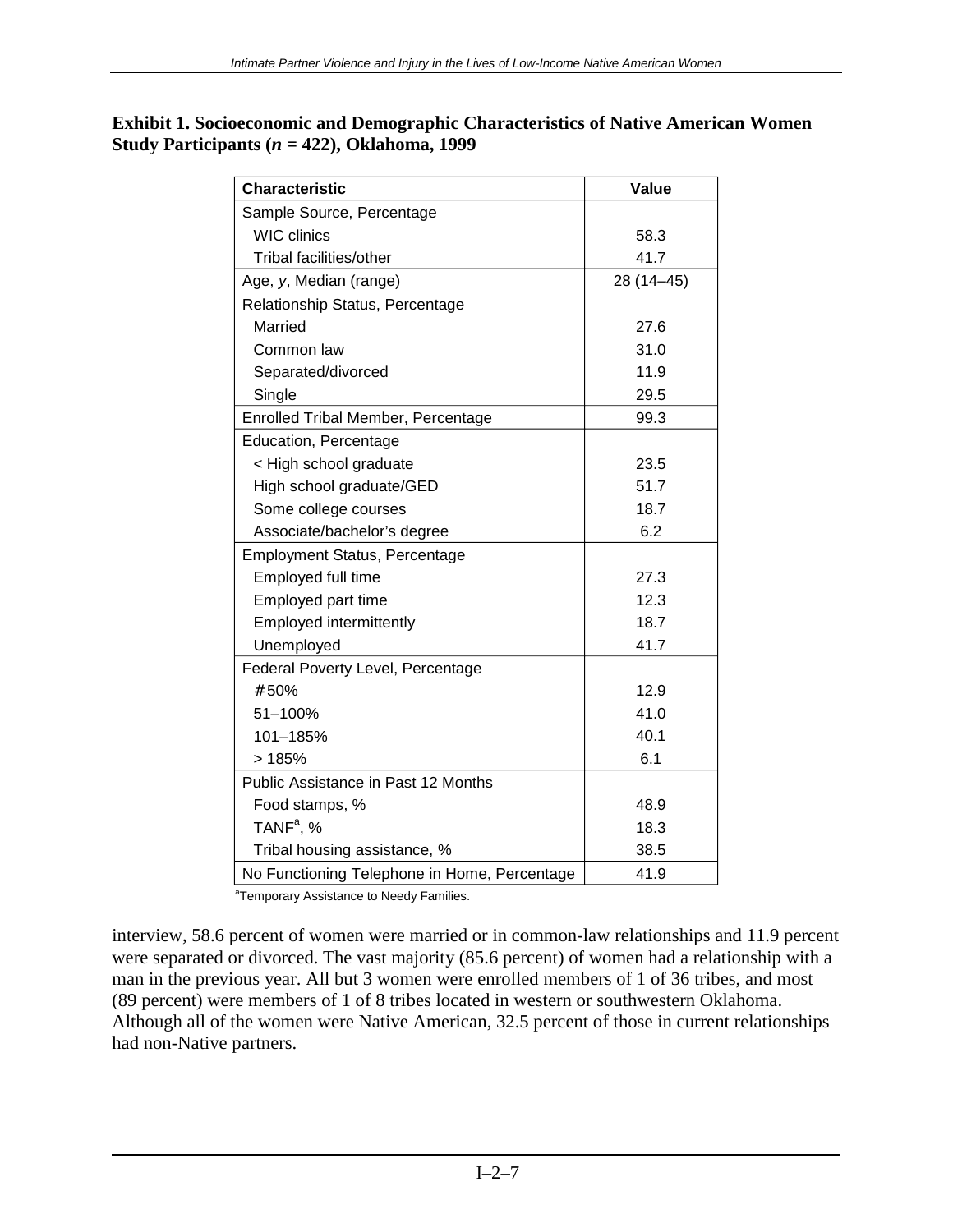Socioeconomic characteristics of study participants are also shown in exhibit 1. Most participating women (76.5 percent) had at least a high school degree, but only 6.2 percent had earned a 2- or 4-year college degree. In the year before the survey, 27.3 percent of women were employed full time, 41.7 percent were unemployed, nearly half (48.9 percent) had received food stamps, and 18.3 percent had received Temporary Assistance to Needy Families (TANF). A total of 53.9 percent of women lived below the Federal poverty level. In addition, 41.9 percent of women did not have a working telephone in their home.

### **Lifetime Prevalence of Intimate Partner Violence**

The vast majority (82.7 percent, 95 percent *CI* [confidence level] = 78.7, 86.1) of study women had experienced physical or sexual intimate partner violence in their lifetime (exhibit 2). Twothirds (66.6 percent) reported severe physical partner violence and one-fourth (25.1 percent) reported severe sexual partner violence. Common forms of severe partner-perpetrated physical assault included being punched or hit with a fist or something that could hurt (57.8 percent), slammed against a wall (49.3 percent), dragged or thrown across a room (40.3 percent), kicked (39.1 percent), and choked (35.4 percent). Approximately half (49.3 percent) of participants reported being beaten up by a boyfriend, husband, or date in their lifetime, and one in six (17.1 percent) women reported that a partner had pulled or used a knife or gun on them. Lifetime prevalence of forced sex by a partner was 20.9 percent (95 percent  $CI = 17.1$ , 25.1). A strong association was found between lifetime experiences of severe physical and severe sexual intimate partner violence (chi-square  $= 49.0$ ;  $p < 0.001$ ): More than one-third (35.6 percent) of women who reported severe physical partner violence also reported being threatened or physically forced to have sex with a partner, compared with 4.3 percent of women who reported no severe physical partner violence.

Lifetime prevalence of severe partner violence varied by certain sample characteristics (exhibit 3). As expected, lifetime reports of severe sexual and physical intimate partner violence increased with the participant's age  $(p < 0.001)$ . Likewise, women who received TANF in the year before the interview had substantially higher rates of lifetime severe physical and sexual partner violence than women who did not receive TANF  $(p < 0.01)$ . Although the sample source was significantly associated with severe physical ( $p < 0.001$ ) and sexual ( $p = 0.035$ ) intimate partner violence in univariate analyses, these associations were no longer significant after controlling for a participant's age ( $p_{\text{physical}} = 0.09$ ;  $p_{\text{sexual}} = 0.41$ ). No significant differences were found in rates of severe partner violence by family poverty level, participant's education, employment status, tribal affiliation, or whether there was a telephone in the home.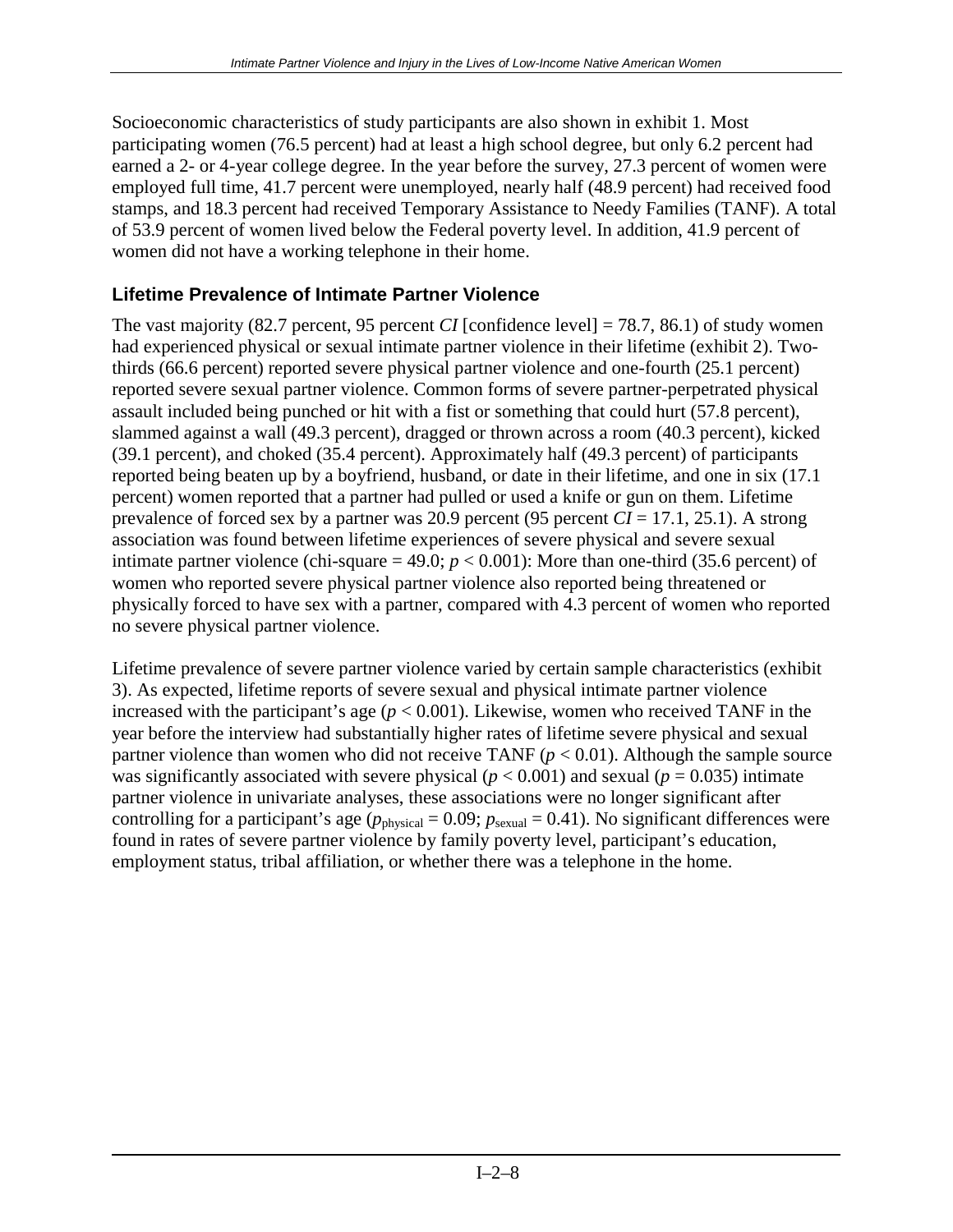| Type of Intimate Partner Violence (IPV)                                                                        | <b>Lifetime Prevalence</b> |                   |  |
|----------------------------------------------------------------------------------------------------------------|----------------------------|-------------------|--|
|                                                                                                                | %                          | (95% C)           |  |
| Any Physical and/or Sexual IPV                                                                                 | 82.7                       | (78.7, 86.1)      |  |
| Minor only                                                                                                     | 14.7                       | (11.5, 18.5)      |  |
| Severe                                                                                                         | 68.0                       | (63.3, 72.4)      |  |
| Any Physical IPV                                                                                               | 81.3                       | (77.2, 84.8)      |  |
| Minor only                                                                                                     | 14.7                       | (11.5, 18.5)      |  |
| Severe                                                                                                         | 66.6                       | (61.8, 71.0)      |  |
| Any Sexual IPV                                                                                                 | 49.1                       | (44.2, 53.9)      |  |
| Minor only                                                                                                     | 23.9                       | (20.0, 28.4)      |  |
| Severe                                                                                                         | 25.1                       | (21.1, 29.6)      |  |
| Physical Assault Scale Items <sup>a</sup>                                                                      |                            |                   |  |
| Throw something at you that could hurt <sup>b</sup>                                                            | 52.0                       | (47.1, 56.9)      |  |
| Twist your arm or pull your hair <sup>b</sup>                                                                  | 59.1                       | (54.3, 63.9)      |  |
| Push or shove you in anger <sup>b</sup>                                                                        | 73.7                       | (69.2, 77.8)      |  |
| Grab you in anger <sup>b</sup>                                                                                 | 73.4                       | (68.9, 77.5)      |  |
| Slap youb                                                                                                      | 57.8                       | (52.9, 62.6)      |  |
| Punch or hit you with his fist or something that could hurt <sup>c</sup>                                       | 57.8                       | (52.9, 62.6)      |  |
| Kick you <sup>c</sup>                                                                                          | 39.1                       | (34.4, 44.0)      |  |
| Choke you <sup>c</sup>                                                                                         |                            | 35.4 (30.9, 40.2) |  |
| Slam you against a wall <sup>c</sup>                                                                           | 49.3                       | (44.4, 54.2)      |  |
| Beat you up <sup>c</sup>                                                                                       |                            | 49.3 (44.4, 54.2) |  |
| Burn or scald you on purpose <sup>c</sup>                                                                      | 4.8                        | (3.0, 7.4)        |  |
| Pull or use a knife or gun on you <sup>c</sup>                                                                 | 17.1                       | (13.7, 21.1)      |  |
| Drag or throw you across the room <sup>d</sup>                                                                 | 40.3                       | (35.6, 45.2)      |  |
| Sexual Assault Scale Items <sup>a</sup>                                                                        |                            |                   |  |
| Insist on any type of sex with you, when you did not want to,                                                  |                            |                   |  |
| but did not use physical force <sup>b</sup>                                                                    | 45.5                       | (40.7, 50.4)      |  |
| Use verbal threats to make you have any type of sex with him                                                   | 16.1                       | (12.8, 20.1)      |  |
| Use force, like hitting you, holding you down, or using a<br>weapon, to make you have any type of sex with him | 20.9                       | (17.1, 25.1)      |  |

#### **Exhibit 2. Lifetime Prevalence of Intimate Partner Violence Against Native American Women Participants (***n* **= 422), Oklahoma, 1999**

Weapon, to make you have any type of sex with him \_\_\_\_\_\_\_\_\_\_\_\_\_\_\_\_\_\_\_\_\_\_\_\_\_\_\_\_\_\_<br><sup>a</sup>Not mutually exclusive categories; women were asked: "Did any boyfriend, husband, or date EVER …?"

<sup>b</sup>Classified as minor violence according to Straus et al. (1996).<br>
<sup>c</sup>Classified as severe violence in accordance with Straus et al. (1996).<br>
<sup>d</sup>Added item; not in CTS2; classified as severe violence.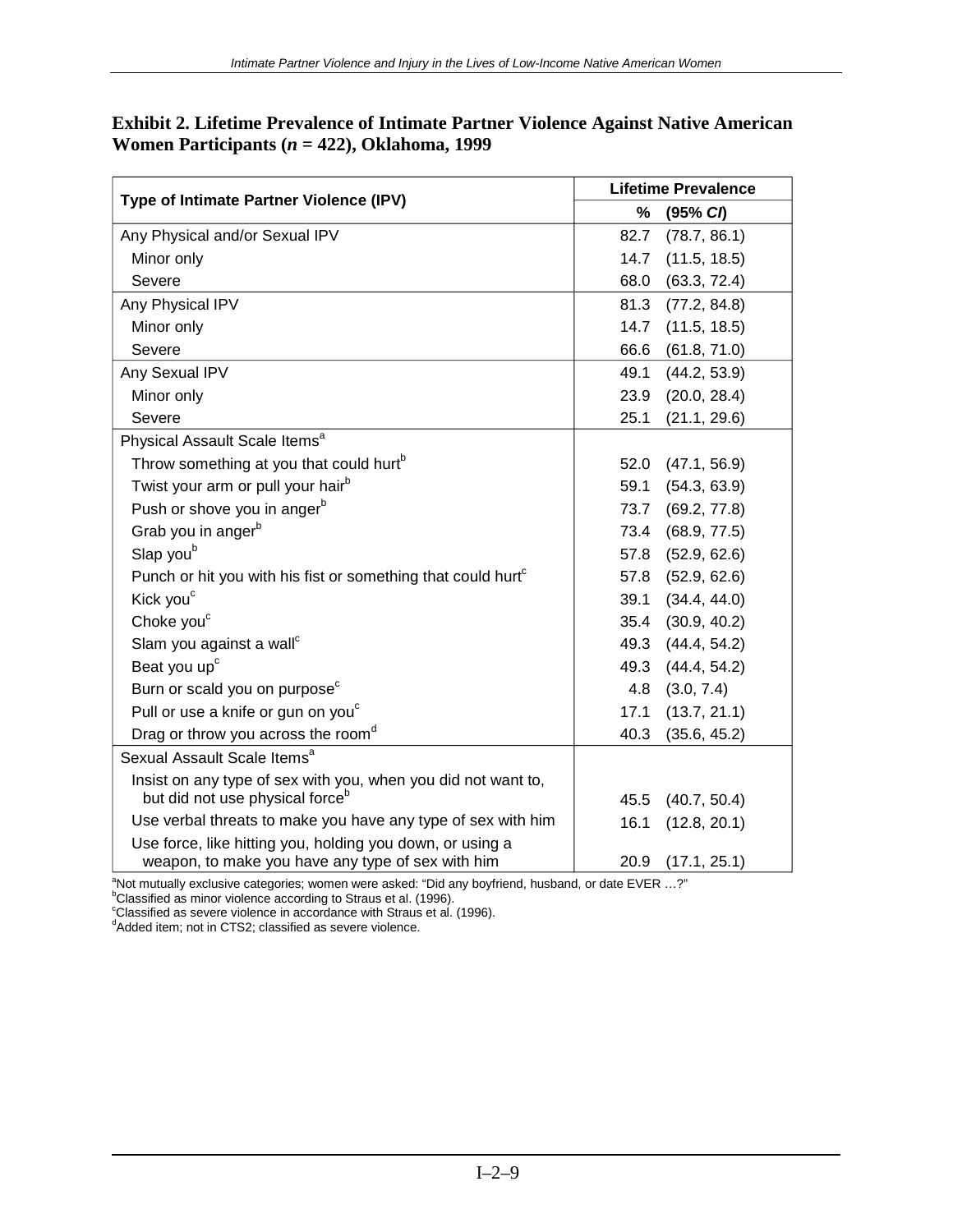|                                         | <b>Severe Physical IPV</b> |              |                  | <b>Severe Sexual IPV</b> |  |
|-----------------------------------------|----------------------------|--------------|------------------|--------------------------|--|
| <b>Sample Characteristic</b>            | $%$ <sup>a</sup>           | (95% C)      | $%$ <sup>a</sup> | (95% C)                  |  |
| Participant's Age, Years                |                            |              |                  |                          |  |
| #22                                     | 52.2                       | (42.7, 61.5) | 15.7             | (9.8, 23.9)              |  |
| $23 - 34$                               | 66.5                       | (59.6, 72.8) | 24.3             | (18.7, 30.8)             |  |
| $35+$                                   | 83.2                       | (74.1, 89.6) | 37.6             | (28.3, 47.9)             |  |
| Received TANF <sup>b</sup> in Past Year |                            |              |                  |                          |  |
| <b>Yes</b>                              | 83.1                       | (72.5, 90.4) | 39.0             | (28.3, 50.8)             |  |
| No.                                     | 63.0                       | (57.6, 68.1) | 21.9             | (17.7, 26.7)             |  |
| Sample Source                           |                            |              |                  |                          |  |
| WIC clinic                              | 59.2                       | (52.7, 65.3) | 21.2             | (16.4, 27.0)             |  |
| Other                                   | 76.8                       | (69.8, 82.7) | 30.5             | (23.9, 37.9)             |  |

**Exhibit 3. Lifetime Prevalence of Severe Intimate Partner Violence (IPV) by Violence Type and Sample Characteristics, Native American Women Participants, Oklahoma, 1999** 

<sup>a</sup>Percentage of women in each stratum reporting intimate partner violence.

<sup>b</sup> Temporary Assistance to Needy Families.

#### **Intimate Partner Injury**

The authors examined the occurrence of intimate partner injuries among women who reported any partner violence (see exhibit 4). Most (88.8 percent; 95 percent *CI* = 84.9, 91.8) women who had experienced physical or sexual partner violence had also been injured by a partner, and 72.5 percent reported moderate or severe injuries. Although the most common injuries were minor scratches and cuts (84.1 percent), more than half of assaulted women reported injuries to their face (e.g., 49.9 percent had a black eye), and nearly one in five (18.6 percent) reported a broken bone or nose. Other severe injuries included reports of chipped or knocked out teeth (14.4 percent) and being knocked unconscious (15.2 percent).

The number of different times women were injured by a husband, boyfriend, or date also was investigated. Injured women reported being injured by a partner between 1 and 500 (median  $= 6$ ) times in their lifetime. Nearly one out of four women (22.2 percent) reported more than 20 different injury incidents. Occurrence of lifetime injuries was highly correlated with injury severity. All women who had received only minor injuries were injured 10 or fewer times. In contrast, 27.4 percent of moderately injured women and 63.6 percent of severely injured women had been injured on more than 10 occasions. Moreover, 21.7 percent of severely injured women, representing 6.6 percent of all study participants, reported being injured by an intimate partner more than 50 times.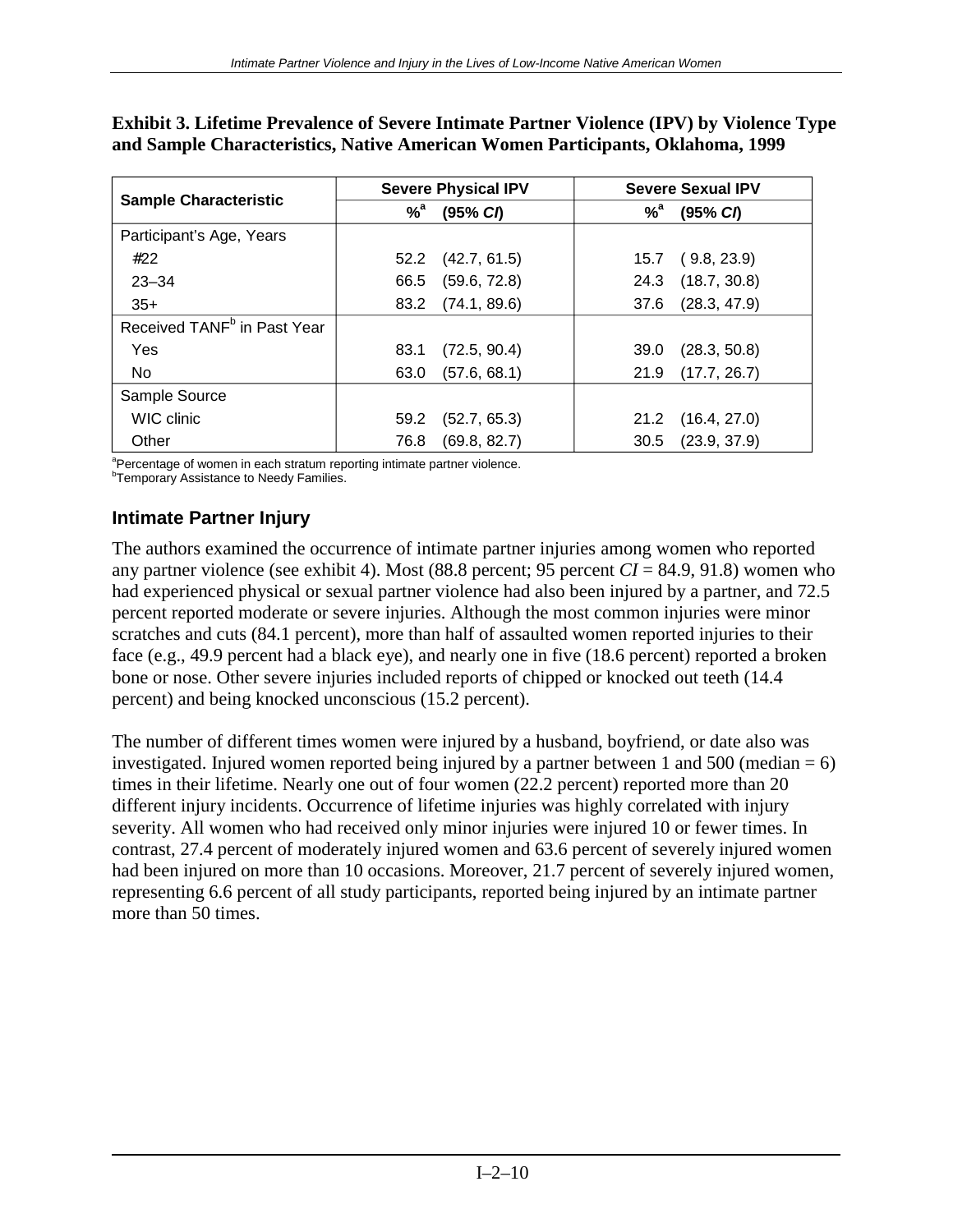| <b>Type of Intimate Partner Injury</b>                                    | %    | (95% C)      |
|---------------------------------------------------------------------------|------|--------------|
| Any Intimate Partner Injury, Prevalence <sup>a</sup>                      | 88.8 | (84.9, 91.8) |
| Highest Injury Severity <sup>b</sup>                                      |      |              |
| Minor                                                                     | 16.3 | (12.7, 20.7) |
| Moderate                                                                  | 35.5 | (30.6, 40.8) |
| Severe                                                                    | 37.0 | (31.9, 42.3) |
| Type(s) of Intimate Partner Injury, Prevalence <sup>a, c</sup>            |      |              |
| Small scratches, scrapes, bruises, cuts, welts, or rug burns <sup>d</sup> | 84.1 | (79.8, 87.7) |
| Sore muscles, sprains, strains, or pulls <sup>d</sup>                     | 73.1 | (68.0, 77.6) |
| Bruising or welts on neck <sup>d</sup>                                    | 37.5 | (32.4, 42.8) |
| Irritation or bleeding in genital area <sup>d</sup>                       | 5.8  | (3.6, 8.9)   |
| Severe bruising <sup>e</sup>                                              | 54.5 | (49.1, 58.8) |
| Deep cut or burn <sup>e</sup>                                             | 19.3 | (15.4, 23.9) |
| Bloody lip or welts on face <sup>e</sup>                                  | 52.4 | (47.1, 57.8) |
| Black eye <sup>e</sup>                                                    | 49.9 | (44.5, 55.2) |
| Knocked unconscious or passed out <sup>t</sup>                            | 15.2 | (11.7, 19.5) |
| Chipped or knocked out teeth <sup>†</sup>                                 | 14.4 | (11.0, 18.7) |
| Broken or fractured bones or broken nose <sup>f</sup>                     | 18.6 | (14.8, 23.2) |
| Internal injuries <sup>f</sup>                                            | 1.4  | (0.5, 3.5)   |
| Miscarriage or complications of pregnancy <sup>t</sup>                    | 10.7 | (7.7, 14.5)  |
| Total times injured by intimate partner in lifetime <sup>9</sup>          |      |              |
| 1                                                                         | 14.2 | (10.6, 18.7) |
| $2 - 4$                                                                   | 25.2 | (20.5, 30.4) |
| $5 - 10$                                                                  | 18.7 | (14.6, 23.6) |
| $11 - 20$                                                                 | 15.2 | (11.5, 19.8) |
| $21 - 50$                                                                 | 11.6 | (8.4, 15.8)  |
| >50                                                                       | 10.6 | (7.5, 14.8)  |
| Unknown                                                                   | 4.5  | (2.6, 7.6)   |

| Exhibit 4. Intimate Partner Injury Among Native American Women Reporting Lifetime |  |
|-----------------------------------------------------------------------------------|--|
| Intimate Partner Violence ( $n = 349$ ), Oklahoma, 1999                           |  |

<sup>a</sup> Among women reporting any IPV.

<sup>b</sup>Mutually exclusive categories based on the most severe injury reported, e.g., women reporting only moderate and minor injuries are included in the moderate injury stratum.

c Not mutually exclusive categories.

<sup>d</sup>Classified as minor injury.

e Classified as moderate injury.

 $\frac{1}{2}$ Classified as severe injury.

<sup>9</sup> Among participants ( $n = 310$ ) reporting any intimate partner injury.

# **Discussion**

This study contains the largest sample of any published investigation of lifetime rates of intimate partner violence against Native American women. It is the first to examine rates of lifetime physical and sexual intimate partner violence and related injury in a sample of Native American women from western Oklahoma. The authors found exceedingly high rates of lifetime physical and sexual partner violence: Two-thirds of the women had been severely physically assaulted,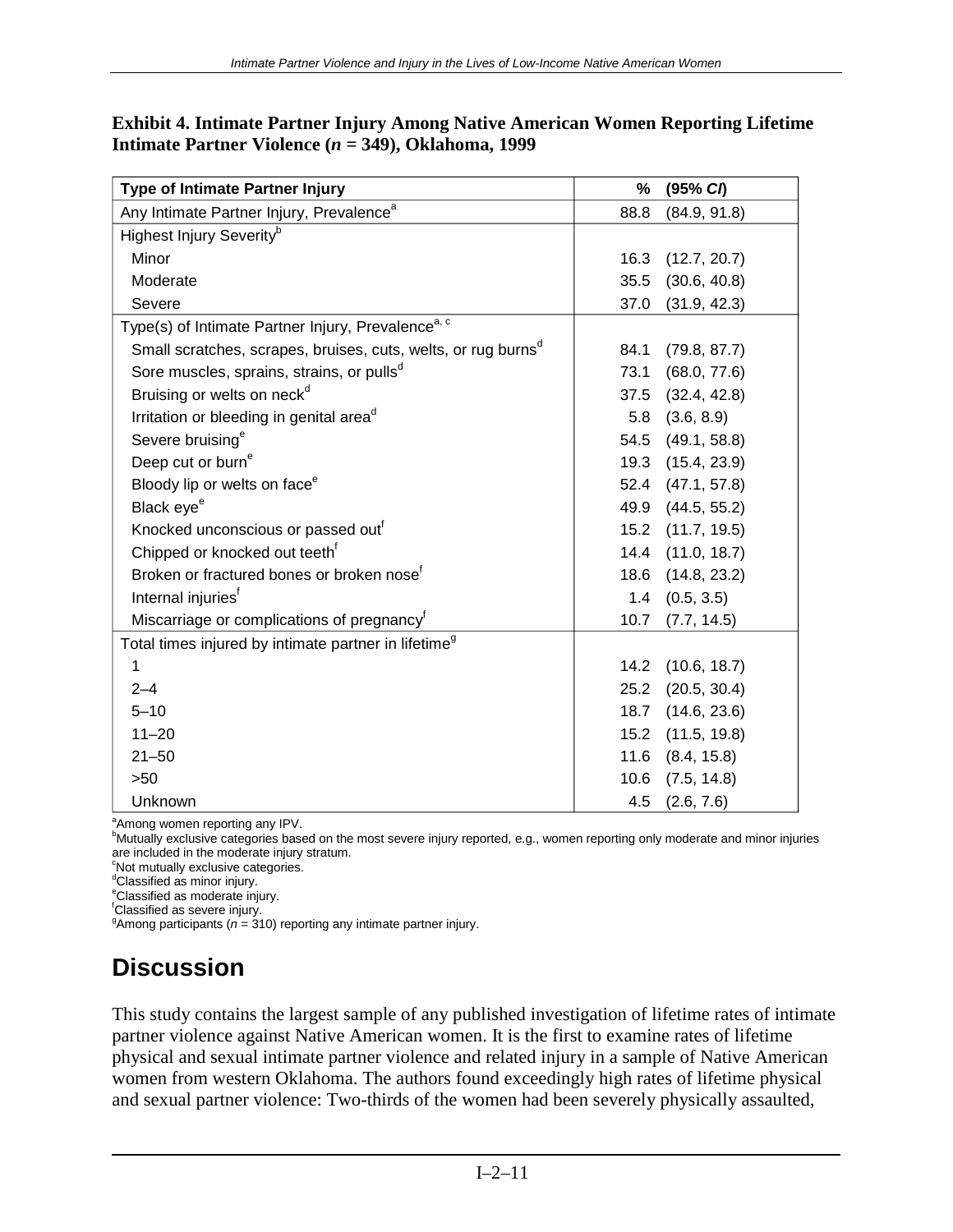one-half had been beaten up, and one-fourth had been raped by a partner. The lifetime rates of intimate partner violence in this sample are among the highest reported in the literature, comparable only to those reported for San Carlos Apache women, homeless women, long-term welfare recipients, and women on public assistance (Hamby and Skupien, 1998; Tolman and Raphael, 2000). Still, even within this low-income sample, significantly higher rates of severe physical and sexual partner violence were observed among women receiving TANF.

#### **Implications for Researchers**

These findings have significant implications for researchers. First, the rates of lifetime intimate partner violence observed in this study further suggest that at least some Native American women are at increased risk for physical and sexual partner violence. Lifetime rates in the sample are substantially higher than those observed among a nationally representative sample of U.S. women (Tjaden and Thoennes, 2000). They are higher, as well, than rates among women (*n*  > 1,600) ages 18 through 39 visiting community hospital emergency departments in Pennsylvania and California (Dearwater et al., 1998) and rates among a large random sample of non-Latina white, African-American, and Latina women ages 18 through 45 visiting public clinics in San Francisco (Bauer, Rodriguez, and Perez-Stable, 2000).

Second, the results support the hypothesis that rates of intimate partner violence vary substantially among different populations of Native women. The current study's rates are similar to those observed in a sample of San Carlos Apache women of similar age and socioeconomic circumstances (Hamby and Skupien, 1998). However, they are substantially higher than those found for a sample of Navajo women (Fairchild, Fairchild, and Stoner, 1998) and for a sample of Native American women who participated in a national telephone survey (Tjaden and Thoennes, 2000).

Further research is needed to determine rates of intimate partner violence among other populations of Native American women. In addition, longitudinal or life history studies are needed to examine intimate partner violence among Native American women throughout their lifecourse. For example, the current study could not determine whether the observed high rates of lifetime intimate partner violence reflect victimization over many years and across multiple relationships, or whether the violence occurred more intermittently. Future studies should―

- ♦ Include sufficiently large samples of Native women to provide relatively precise rate estimates.
- ♦ Seek samples that are representative of particular tribes or groups of Native women.
- ♦ Include measures of physical, sexual, and emotional intimate partner violence.
- ♦ Assess the medical and social consequences of partner violence against Native American women.

It is unclear whether the differences in rates of intimate partner violence against Native women observed among the few studies conducted thus far are due to methodological differences in study protocols, socioeconomic differences among the samples, or true differences among the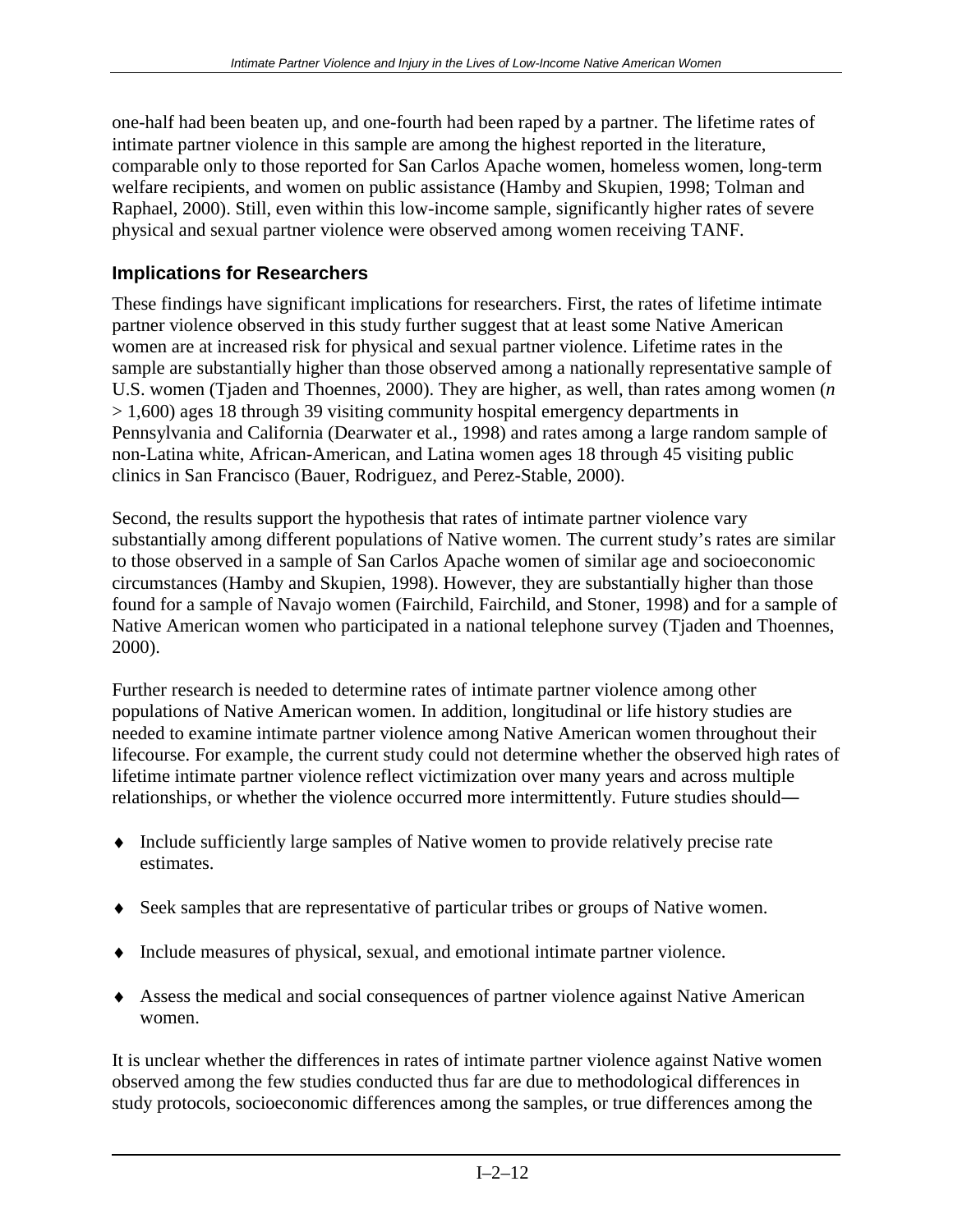populations studied. Future studies also will need to assess the validity and reliability of their intimate partner violence measures for use in Native American populations, using both qualitative and quantitative techniques, and to examine socioeconomic variability in violence rates within their samples.

Finally, although the precise magnitude of the problem of violence against Native American women is not yet known, all available data indicate that a large proportion of Native women experience violence from their intimate partners. Thus, there is an urgent need for research on the causes of intimate partner violence against Native women, as well as on the effectiveness of different violence intervention and prevention strategies for Native women. Both etiologic and prevention/intervention research will need to take into account the social and historical context of Native American women and their families. The authors believe this research will require a theoretical basis that addresses the brutality of U.S. colonization of Native Americans and its aftermath, as well as the varied responses of Native people to their oppressive conditions. Current theories of intergenerational trauma and historical unresolved grief offer such a potential grounding for etiologic and intervention research on intimate partner violence against Native women (Brave Heart and DeBruyn, 1998; Duran et al., 1998; Duran and Duran, 1995).

#### **Implications for Practitioners**

This study's findings have implications for tribes, Native American urban organizations, and other criminal justice, medical, and social service personnel who provide services and support to Native women. In particular, the finding that the vast majority of Native American women sampled had experienced severe physical and sexual intimate partner violence underscores the need for programs and services designed to address the needs of abused Native women. Anecdotal data and the authors' qualitative interview findings suggest that Native American women would prefer intimate partner violence services run by and for Native women. In western Oklahoma, there are exceedingly few such services, and most Native women who were interviewed did not access the other limited services available in the region. Accordingly, more tribal and Federal money should be allocated for intimate partner violence prevention and intervention programs for Native American women.

Nationally, intimate partner violence programs and services have focused on a combination of strategies, including—

- ♦ Immediate shelter (and shelter-based services such as counseling and long-term selfsufficiency planning) for abused women and their children.
- ♦ Criminal justice interventions such as protective orders, arrest and prosecution of perpetrators, and legal advocacy for abused women.
- ♦ Telephone hotlines for emergency assistance.
- ♦ Batterer treatment programs.
- ♦ Universal screening to identify victims of intimate partner violence in medical care settings.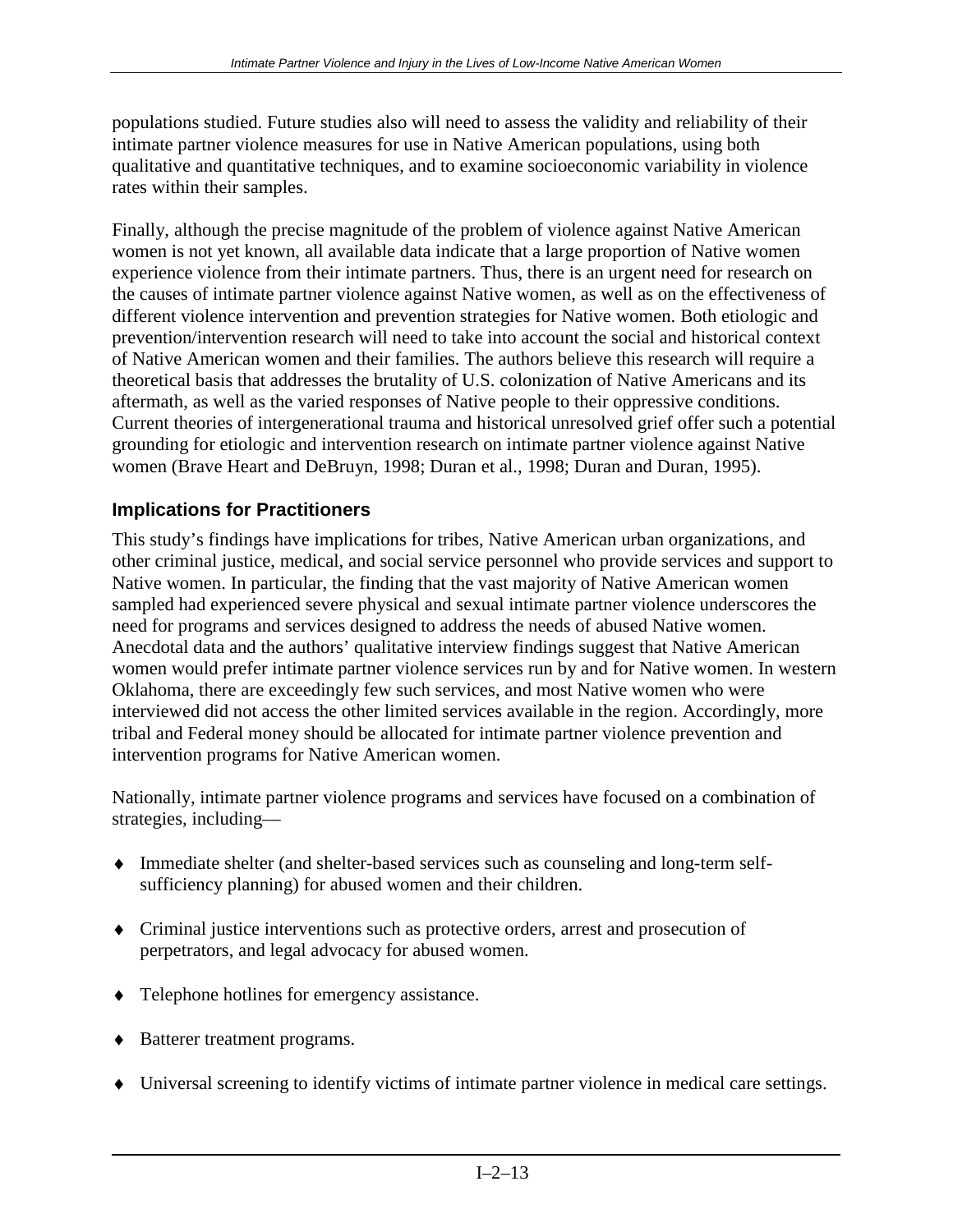Tribes and Native American advocacy groups will need to assess the applicability of these approaches for Native women. For example, more than 40 percent of the women in this study did not have a working telephone in their homes; thus, innovative programs are needed to assist these women in obtaining access to emergency services (including urgent medical care). Likewise, jurisdictional issues (e.g., tribal versus State) and severe lack of policing resources on reservations and in remote rural areas make criminal justice responses problematic. It is possible that intimate partner violence programs for Native women would be best placed within other programs that Native American women are already accessing, such as WIC and primary care clinics, as long as women's confidentiality and safety can be maintained. Moreover, many scholars and practitioners concerned with contemporary health and social problems among Native Americans are calling for a return to interventions based on traditional Native American spirituality and cultural practices (Brave Heart, 1999; Brave Heart and DeBruyn, 1998; Duran and Duran, 1995; Norton and Manson, 1997; Parker, 1990). The authors advocate long-term partnerships among tribes, Native American urban agencies, researchers, and practitioners so that a range of innovative intervention and prevention programs can be developed, funded, implemented, and rigorously evaluated to determine the most effective strategies for addressing the problem of violence against Native American women.

# **References**

Allen, P.G. (1986). *The Sacred Hoop: Recovering the Feminine in American Indian Traditions.*  Boston, MA: Beacon Press.

Bachman, R. (1992). *Death and Violence on the Reservation: Homicide, Family Violence, and Suicide in American Indian Populations.* Westport, CT: Auburn House.

Bohn, D. (1993). "Nursing Care of Native American Battered Women." *AWHONNS Clinical Issues in Perinatal Women's Health Nursing,* 4, 424–436.

Bauer, H.M., Rodriguez, M.A., and Perez-Stable, E.J. (2000). "Prevalence and Determinants of Intimate Partner Abuse Among Public Hospital Primary Care Patients." *Journal of General Internal Medicine,* 15, 811–817.

Brave Heart, M.Y.H. (1999). "Oyate Ptayela: Rebuilding the Lakota Nation Through Addressing Historical Trauma Among Lakota Parents." *Journal of Human Behavior in the Social Environment,* 2*,* 109–126.

Brave Heart, M.Y.H., and DeBruyn, L.M. (1998). "The American Indian Holocaust: Healing Historical Unresolved Grief." *American Indian and Alaska Native Mental Health Research,* 8, 56–78.

Chester, B., Robin, R.W., Koss, M.P., and Goldman, D. (1994). "Grandmother Dishonored: Violence Against Women by Male Partners in American Indian Communities." *Violence and Victims,* 9, 249–258.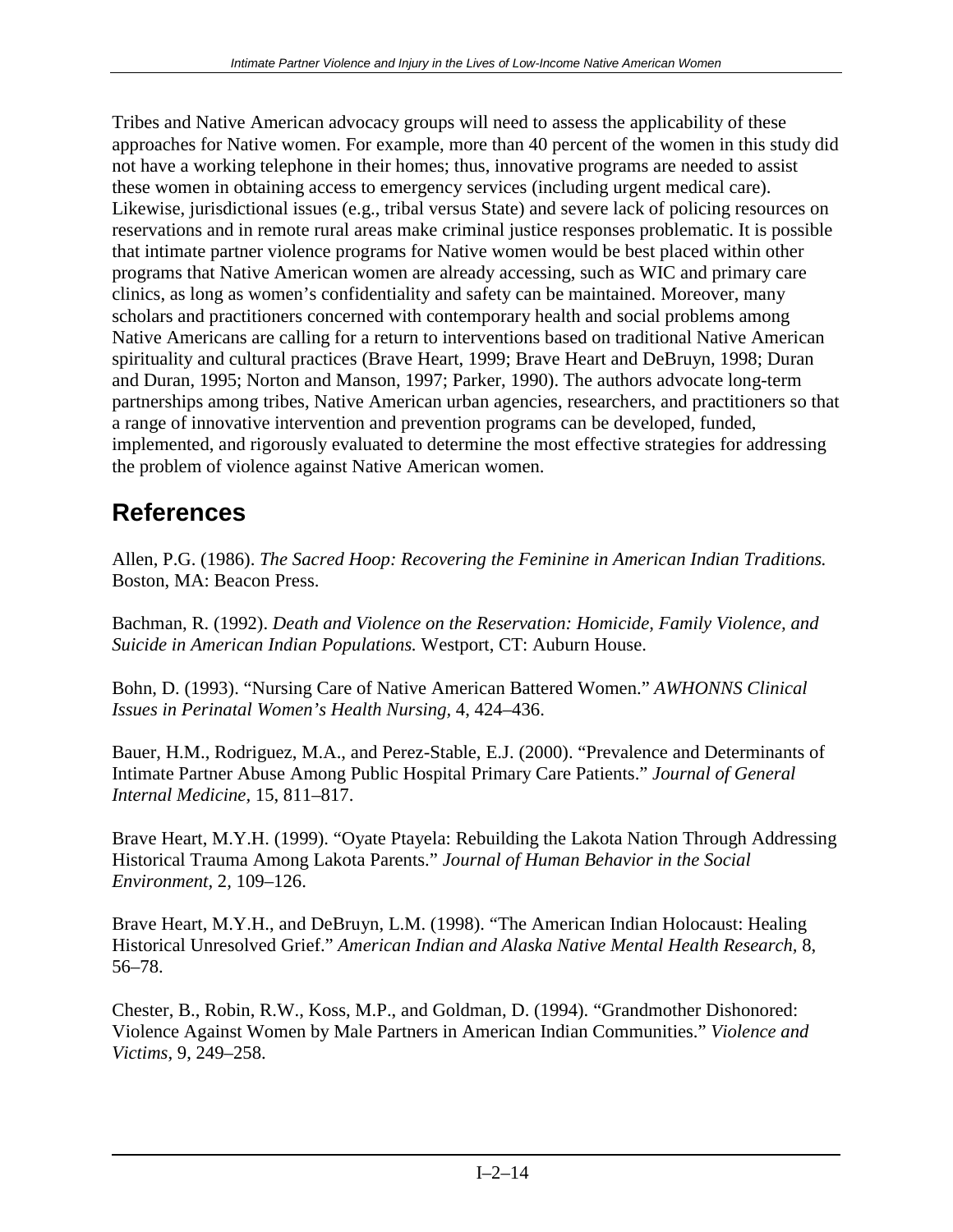Dearwater, S.R., Coben, J.H., Campbell, J.C., Nah, G., Glass, N., McLoughlin, E., and Bekemeier, B. (1998). "Prevalence of Intimate Partner Abuse in Women Treated at Community Hospital Emergency Departments." *Journal of the American Medical Association,* 280, 433–438.

Duran, E., Duran, B., Brave Heart, M.Y.H., and Yellow Horse-Davis, S. (1998). "Healing the American Indian Soul Wound." In Y. Danieli (Ed.), *International Handbook of Multigenerational Legacies of Trauma* (pp. 341–354). Norwell, MA: Kluwer Academic Publishers.

Duran, E., and Duran, B. (1995). *Native American Postcolonial Psychology*. Albany, NY: State University of New York Press.

Fairchild, D.G., Fairchild, M.W., and Stoner, S. (1998). "Prevalence of Domestic Violence Among Women Seeking Routine Care in a Native American Health Care Facility." *American Journal of Public Health,* 88, 1515–1517.

Hamby, S.L. and Skupien, M.B. (1998). "Domestic Violence on the San Carlos Apache Reservation: Rates, Associated Psychological Symptoms, and Current Beliefs." *The IHS Primary Care Provider,* 23, 103–106. Also at: http://www.ihs.gov/PublicInfo/Publications/HealthProvider/provider.asp.

LaRocque, E.D. (1994). *Violence in Aboriginal Communities.* Ottawa, Canada: National Clearinghouse on Family Violence.

McEachern, D., Van Winkle, M., and Steiner S. (1998). "Domestic Violence Among the Navajo: A Legacy of Colonization." *Journal of Poverty,* 2, 31–46.

National Research Council (1996). N.A. Crowell and A.W. Burgess, eds., *Understanding Violence Against Women* (pp. 41–42). Washington, DC: National Academy Press.

Norton, I.M., and Manson S.M. (1997). "Domestic Violence Intervention in an Urban Indian Health Center." *Community Mental Health Journal,* 33, 331–337.

Norton, I.M., and Manson, S.M. (1995). "A Silent Minority: Battered American Indian Women." *Journal of Family Violence,* 10, 307–318.

Parker, L. (1990). "The Missing Component in Substance Abuse Prevention Efforts: A Native American Example." *Contemporary Drug Problems,* 17, 251–270.

Robin, R.W., Chester, B., and Rasmussen, J.K. (1998). "Intimate Violence in a Southwestern American Indian Tribal Community." *Cultural Diversity and Mental Health,* 4, 335–344.

Straus, M.A., Hamby, S.L., Boney-McCoy, S., and Sugarman, D.B. (1996). "The Revised Conflict Tactics Scales (CTS2): Development and Preliminary Psychometric Data." *Journal of Family Issues,* 17, 283–316.